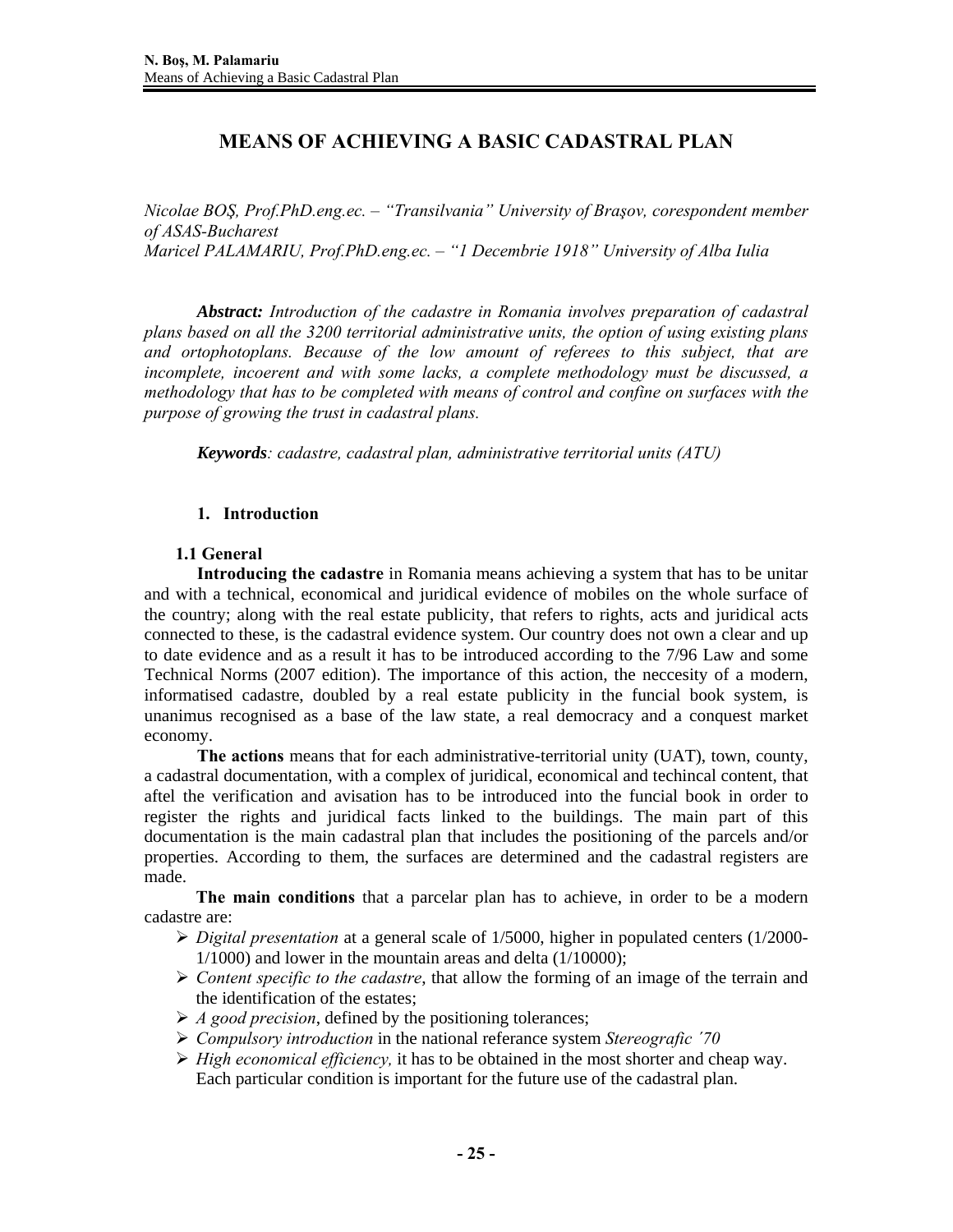The real situation in our country, the starting situation in introducing the cadastre, can be caracterised, briefly:

- $\triangleright$  *The total lack of old plans*, on the whole U.T.A., the existent ones being mainly overcome, deteriorised or with lack of actuality;
- $\triangleright$  *The extension of the work* on the whole national territory of 288000 km<sup>2</sup>, the equivalent of 3200 U.A.T. (towns, counties);
- ¾ *Incomplete national geodetic network,* that is in the process of definitivation;
- ¾ *The existance of a competent number of qualified people* and a techincal up to date dotation;
- ¾ *Insuficient founds,* in acordance to the volume of the work, even if they are made separatly;
- $\triangleright$  *High pressure,* from some internal, national requirements, doubled by the comunity obligations.

 As a result the delay that we are in can be, mainly, motivated, but there are still a lot of insatisfaction, lack of fulfilment, that can not be justificated.

#### **1.2. The oficial conception regarding the achievement of the cadastral plan**

 The conditions of our country, mentioned before, that clearly show the absence of some good plans, but also the costs of the work and the urgent neccesity of solving the problem, is in contrast woth the lack of preocupation and strategy for getting over the crises. The only mentions are given in Techincal norms (2007) but they are evasive and lacking in clarity: "cadastrial work (and not the land plan) can be done by using old plans and updating them, or on ortophotoplans. Cadastral index plans in turn, launched over a decade as a cost effective solution is obtained by proper vectorization on limits digital and contains digital graphic representation of all elements of the general cadastre.

 These official remarks are the only official information on obtaining basic cadastral plans at the national level. Even a cursory examination prove them to be too general, vague and sometimes inaccurate, including examples of the table, without appropriate controls such a large operation. A clear methodology, or work instructions, including technical solutions, on stages, we have no knowledge to be done or is known only to a small circle. Yet such piece should be known to run at least in terms of teaching students to be presented as future specialists performers..

In that spirit, allow us to submit a proposal for discussions, in order to achieve the cadastral plan depicted schematically in three distinct phases, each with specific tasks (Figure 1).

#### **2. Means of achieving the basic cadastral plan**

#### **2.1. The cadatral plan frame**

 The basic plan, in the past achieved on trapezes at the country level to scale 1/5000, by photogrammetric restitution by analogue methodc, is the starting point. The National Center for Cadastre, Geodesy, Photogrammetry and Remote Sensing (CNCGFT) by derivation, simplified the content by reducing contours and retaining only the important details, important to the specific cadastre: orographic terrain (valleys, ridges), the network transport facilities (roads classified , railways), the main constructions (institutions, roads, platforms), some UAT borders.

 By conversion, calling the well known techniques of digitizing, scanning and vectorization, based on known coordinate points (corners of trapezes and other related points), have the result of a digital reference plane, available throughout the country at CNCGFT.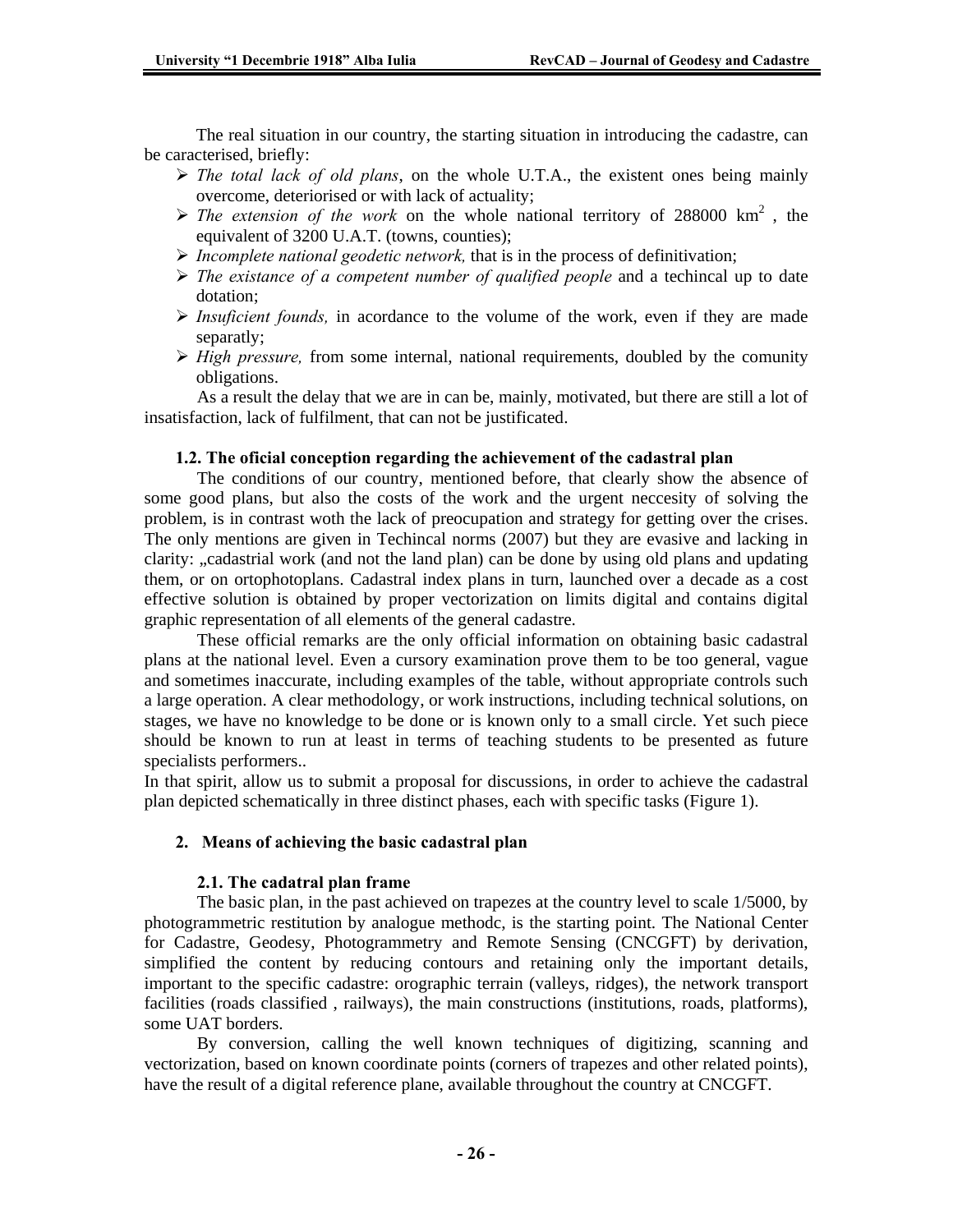The integration, in this plan drawn up by ATU, of content items, and parcels of property that bodies require there cadasrale the known senior units and safe area. To this end we think it requires the identification, marking the precise position measurements and their terrestrial components are safe, that one control surface support. There would be bounded:

- $\triangleright$  in administrative territorial units (ATU), the steps in the technical standards are followed, which include surveying work while having a prominent legal character;
- $\triangleright$  the land that belongs to the city perimetre and that are components of ATU, also provided by the technical standards, are reminded by works like those above and they are accomplished in accordance with the urban plans (GUP) approved by the council;
- $\triangleright$  forest found than the agricultural one or other use;
- $\triangleright$  some land areas as individual or / and in groups of 2-3, which are clearly evidenced by water boundaries, roads, railways, canals, etc.

 Framework Plan would result in duplication of ATU on the reference plane of these units, bounded by land, in the national geodetic datum. Inside their bodies would be located property and plots taken from ortofotoplans or existing plans. This plan becomes an instrument of control and of making a decision, that is absolutely neccesar regarding the placement and dimensions of the land that were deducted by not very secure methods. Besides the first two distinctions, mentioned above, there are also intentions to be carried by ground measurements by the Law 7 / 96, but their technical rules for obtaining the ortofotoplans do not provide the precision needed for a basic land plan.



## **2.2. Available plans. Checking and converting them**

## **2.2.1. The existing cartografic base**

**Existing plans**, not the "old" ones, which could be used to prepare the basic cadastral plan are numerous, some more useful, some with doubtful quality, as shown by their passage brief overview.

• Basic topographic plan of the country, described above, in the accuracy and content conditions in the years 1970-1993, including 90% of national territory being played on trapezes scale  $1/5000$  (75% of area), population centers even  $1/2000$  and  $1/1000$ , and the mountains and the delta  $1/10000$  (3%).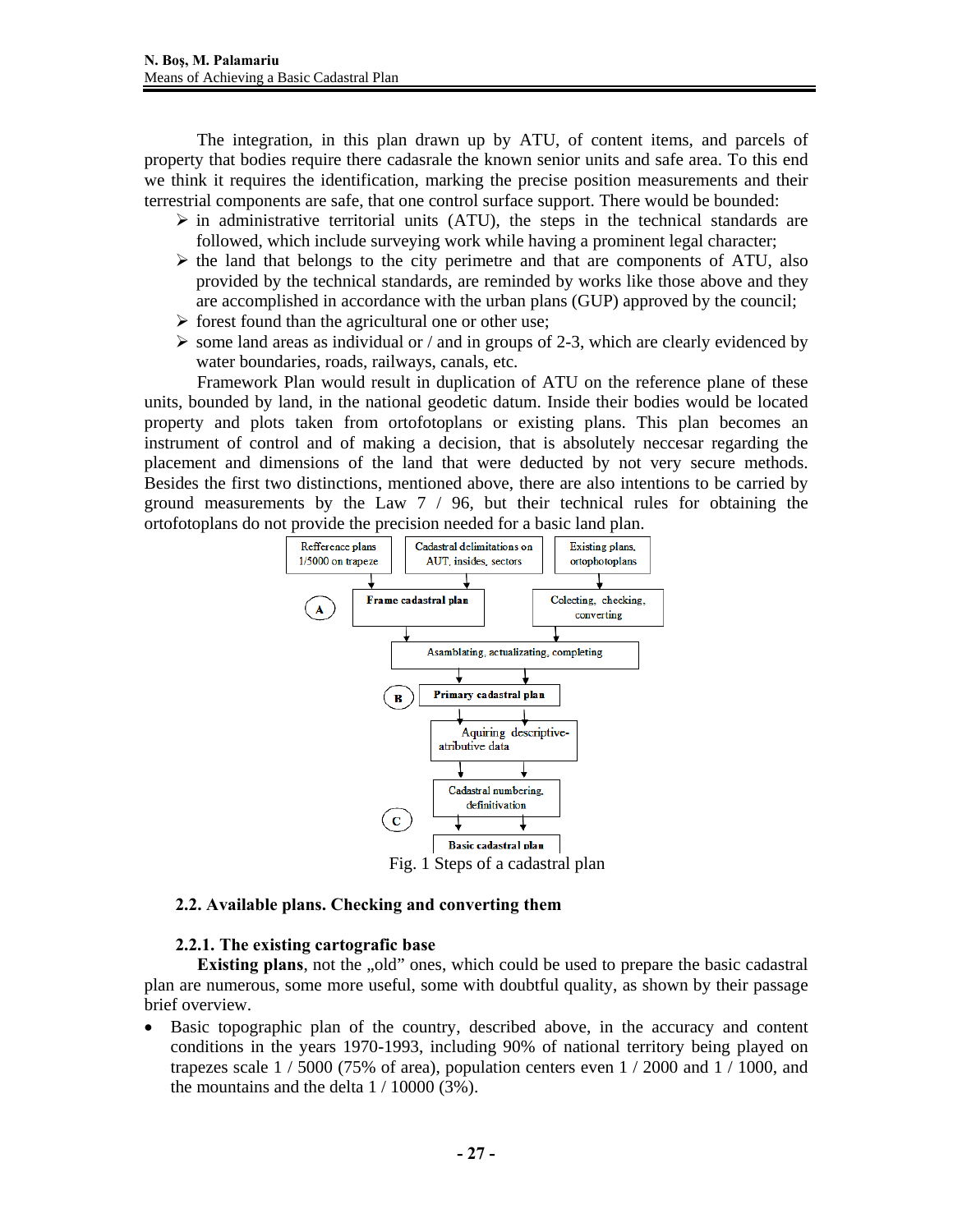- Land Plan, prepared by the derivation of basic plane through better technology devised at scale  $1/5000$  in terrain and  $1/1000$  in the built pieces, are rigorous but not containing all the parcels that were merged on CAPs and IASs.
- 834/91 HGR plans of documentation for the delineation and assessment of land belonging to state-owned companies, valuable pieces are relatively recent and reliable digital technical standards being developed by unitary technics and better placed.
- Parceling plans for implementation of Law 18/91, of course, deserves attention as approved by county offices, but some of them, the land "sporadic"; or "route";, achieved by simple measures (in roulette) should be viewed with reservation.
- Any other plans of cadastral documentation, approved by county offices, for land restitution under the laws of property, or made public upon request, be taken into account because, after 2005 at least, were obtained by appropriate topographic measurements and placed in Stereo 70 .

**Ortofotoplans** serve with excellence, preparation of cadastral plans since May to identify the most part the bodies of property and plots a ATU. The program recognizes plot, respectively LPIS system between the 2003-2005 data were acquired by nine foreign companies, which were obtained by processing ortofotoplanuri on 99% of the land, accredited by the pixel size 1m and a positioning accuracy of  $\pm$  1m. Since this value can reach up to  $\pm$ 5m in some cases is not satisfactory and as such can not be converted ortofotoplans, unqualified basic cadastral plans.

**Aerial images**, taken with digital cameras, georeferenced and orthorectified, can be used for numerical data acquisition, quantitative, through their study of individual, couples and especially stereoscopic digital terrain model (MTD). Satellite records, and they passed a primary processing could help to cadastral plans, if taken with high resolution sensors, respectively pixel size of 1.0 m.

2.2.2. Control and transformation of the plans

 Checking available plans, operating plan required for their integration into the land, is to review its basic characteristics and the extent to which land plan that satisfies the conditions:

- $\triangleright$  precision of the representations, determined by comparing the position errors of detail in relation to the tolerances specified by instructions. Elements required partial (angles and distances) and / or directly coordinates of points of detail, are obtained by land, according to technical norms;
- $\triangleright$  contents of the plan are expressed as percentage changes, calculated as the ratio of empty areas, while filled with some details on how and where they have disappeared, reported that amount to the total area;
- $\triangleright$  the quality of existing plans, time of presentation, (analog or digital), the nature and support legibility representation. Counts and accessibility that the purchase of such items.

 Details reguarding surveys in order to determine the accuracy and content of existing schemes, the choice areas, the amount of checks and differences, are included in the technical standards of work data.

 Conversion of existing plans, which proved that after proper verification accuracy and content requirements of the plan involves bringing them to land, that is in digital format and placed in 70 stereograph projection scale drawing. By converting old plans, action at national level, representations, passed the checks mentioned, were brought to a common denominator to be updated, as needed, and integrated into the Land of the ATU plan. Techniques are currently known, this is the reason why they are treated briefly.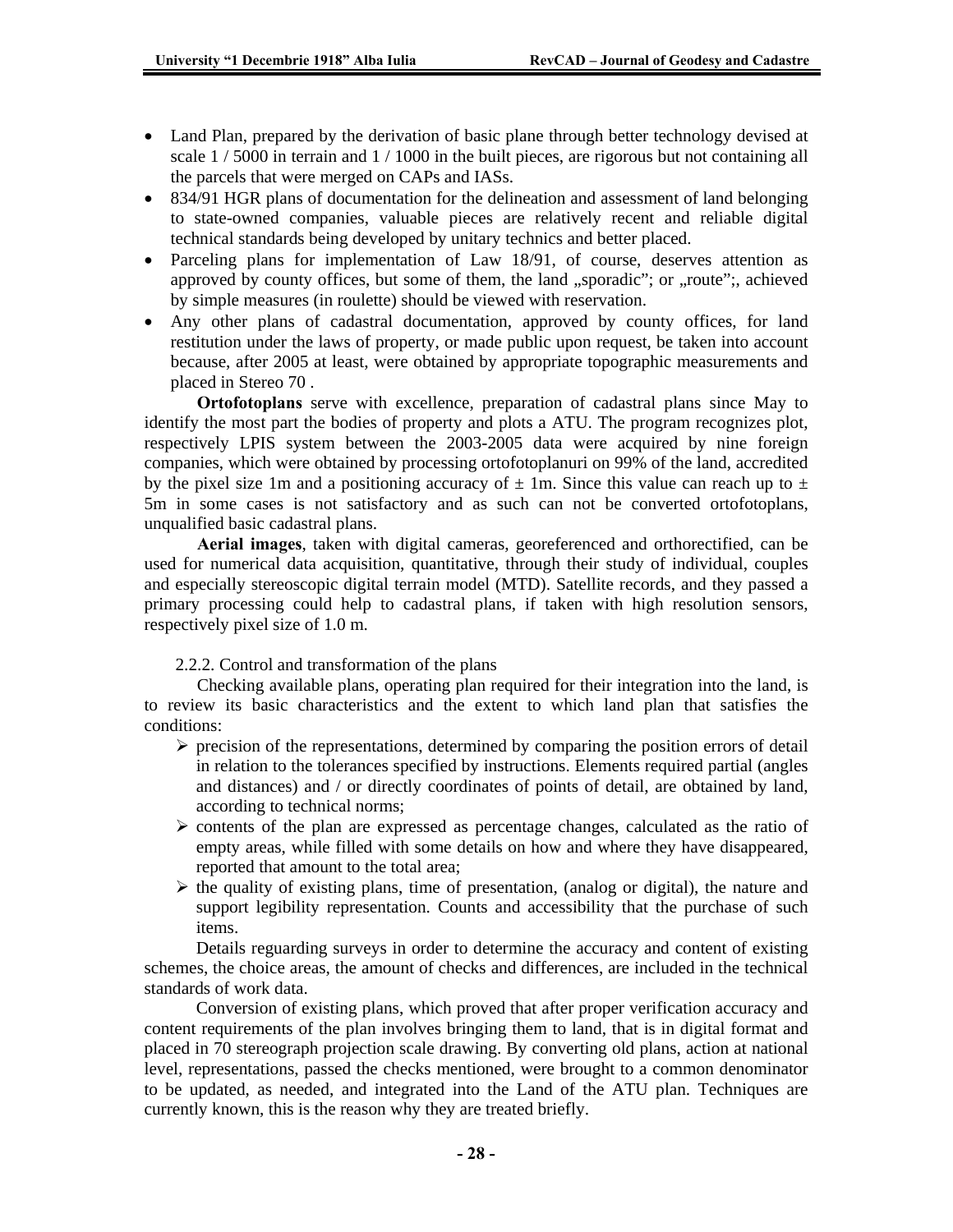- Digitisation involves transforming a graphic level, analog, one digital numeric. The operation, carried out step by step or continuously, leads to coordinates of points defining the details of topographical and is based on the existence of a digitizer, with appropriate software, analog and plan at least four points of known coordinates in both systems, located in the work. The assembly allows the collection, display and automatic recording of coordinates defining characteristic points that define topographical details.
- Scanning, as a process of high efficiency, makes graphics or digital photo, raster, as accessible information technology. Scanned image quality, by decomposing the pixel resolution depends on scanner and monitor, in number of distinguished points per unit area (approximately 500 points/mm2).
- Vectorization involves transforming raster images data into a vector system using appropriate software and generating vector data lines, surfaces or polygons. Vector representation of contours and shapes rendered topographical details - in this case the linear nearest reality.
- Georeferential consists of positioning, in a reference system, a certain locks. The operation, which involves knowing the position of at least four points in both systems, allowing passage of all the details, positioned in arbitrary coordinates, the national reference stereograph projection 70.

# **2.3. The actualisation of plans**

 Update the specific operation of the process adopted to obtain the cadastral plan requires any photogrammetric topographic surveys for:

- $\triangleright$  completing plans to possibly old images showing air gaps content;
- $\triangleright$  vacant areas coverage such as assembly representation;

Solutions are chosen for each of the surface tracking, equipment and technical requirements established by rules, all seen through the prism of economic efficiency. Under these rules in force elements specific to completing the plans that are specific for thec omponents units of ATU.

 Thus, the corps built property measurements aimed at positioning the total station and parcels with roulette, and the terrain of those matters where mountain villages or only the latest in lowland villages. In all cases the schedule is drawn up and body ownership. In the case of lifting again a compact area, topographic or photogrammetric works placed after the classic known scenario.

## **3. Asamblation and definitivation of cadastrial plans**

 Framework Plan, described in previous paragraphs, to be supplemented with information extracted from content:

- plans existence, coming through checks and passed through conversion, possibly supplemented by updated;
- ortfotoplans, digital data directly, almost all existing country and sometimes the plain - all of which limits buildings are often visible, lifting
- new works, the representative areas.

 Translating these parts, properly prepared, the framework plan, follows a logical sequence (Fig. 1):

- $\triangleright$  Integration of basic land units (rolling property, plots) within the limits of the framework plan (land areas, the built ATU) overland high level;
- $\triangleright$  verify whether their position and size that can occur when certainly some surprises;